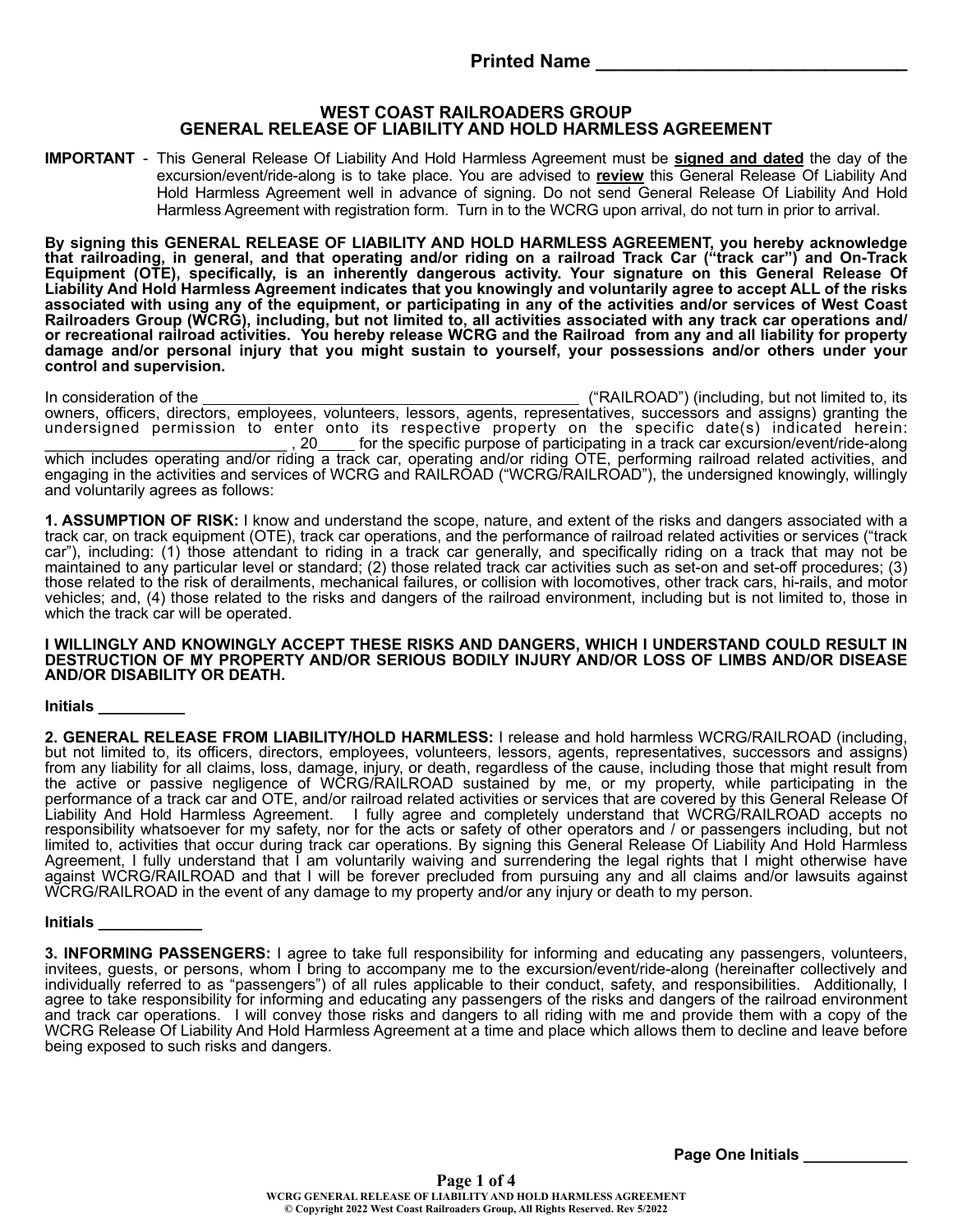**4. RULES COMPLIANCE***: As an operator and/or passenger of a track car and OTE,* I have read and understand all of the WCRG excursion rules and standards including, but not limited to: WCRG Track Car Excursion Operating Rules & Standards, Rulebook Change Notices in effect, Safety Advisories, and any other printed material made available to me by WCRG or the Railroad. I clearly understand the content and purpose for each of the rules and standards, and voluntarily agree to abide by those rules and standards. I further agree to take full responsibility for informing and educating any and all passengers, volunteers, invitees, guests, or persons, whom I bring to accompany me during the excursion, (hereinafter collectively and individually referred to as "passengers"), of all of the rules applicable to their conduct, safety, and responsibilities.

*As a passenger of a track car and OTE,* I confirm that the rules that apply to my conduct, safety, and responsibilities have been clearly explained to me. I have been provided a current copy of the WCRG Track Car Excursion Operating Rules & Standards rulebook has been made available to me. I agree to abide by them.

**5. MECHANICALLY SAFE TRACK CAR:** I will operate only a mechanically safe track car. I agree that the responsibility for the safe mechanical condition of any track car I operate rests solely with me regardless of any inspections, or absence thereof, by WCRG/RAILROAD, and regardless of whether the track car I operate is provided by WCRG, is my personally owned track car, or a track car owned by a third party.

**6. POLICY ON ALCOHOL/DRUG USE OR POSSESSION:** I agree to abide by any and all WCRG/RAILROAD policies to: (1) prohibit the use of alcohol and illegal drugs by participants in WCRG excursions, (2) prohibit the possession of alcohol or illegal drugs in open or unopened containers while on railroad property and/or participating in an excursion, (3) prohibit the use of alcohol and illegal drugs by participants while on or off railroad property during the hours of any WCRG excursion, (4) prohibit the use or possession of any prescription or over-the-counter medication which may adversely affect my safety, or the safety of others, while on railroad property and/or participating in an excursion.

I agree that WCRG officers, excursion officials and officials of the host railroad retain the right to inspect track cars, bags and personal effects to enforce this policy. I acknowledge that participants who are found to be in possession of, or under the influence of, alcohol or drugs during an excursion will be instructed to and required to immediately leave the excursion and railroad property, and forfeit all fees.

**7. COVENANT NOT TO SUE WCRG/RAILROAD FOR DAMAGES:** I voluntarily agree not to make any claim or bring any legal action, including (but not limited to) claims or legal actions for personal injury (including death), damage to or loss of personal property, theft of personal property, or any other consequential or other damages against WCRG/RAILROAD (including, but not limited to, its officers, directors, employees, volunteers, lessors, agents, representatives, successors and assigns), nor shall I permit anyone else to do so on my behalf, for any claim, loss, damage, injury, or death sustained by me or my property during the performance of railroad related activities or services covered by this General Release Of Liability And Hold Harmless Agreement.

**8. COVENANT NOT TO SUE WCRG EMPLOYEE(S) IN CHARGE (EIC) AND/OR THEIR ASSISTANTS AND/OR**  PARTICIPANTS FOR DAMAGES: I voluntarily agree not to make any claim or bring any legal action, including (but not limited to) claims or legal actions for personal injury (including death), damage to or loss of personal property, theft of personal property, or any other consequential or other damages against any participant, WCRG personnel and/or WCRG Employee(s) In Charge (EIC) and/or their assistants and/or WCRG qualified track car operators or trainees, and/or any other officer, agent, servant, employee, member, volunteer, or lessor of WCRG/RAILROAD, for any of their conduct, actions, or failure to take action arising from, or in connection with, the track car excursion and railroad related activities covered by this General Release Of Liability And Hold Harmless Agreement.

**9. COVENANT NOT TO SUE WCRG/RAILROAD OFFICERS AND/OR WCRG/RAILROADS PERSONNEL:** I voluntarily agree not to make any claim or bring any legal action, including (but not limited to) claims or legal actions for personal injury (including death), damage to or loss of personal property, theft of personal property, or any other consequential or other damages against any WCRG personnel and/or WCRG Employee(s) In Charge (EIC) and/or their assistants and/or WCRG qualified track car operators or trainees, and/or any other officer, agent, servant, employee, member, volunteer, or lessor of WCRG/RAILROAD, for any of their conduct, actions, or failure to take action arising from, or in connection with, the railroad related activities or services covered by this General Release Of Liability And Hold Harmless Agreement.

**10. INDEMNIFICATION AGAINST CLAIMS:** I will indemnify and hold harmless WCRG/RAILROAD and persons covered by paragraph 7, 8, and 9 from any liability, including claims and any attorney's fees, costs, losses, or actions which may be presented or initiated by me or on my behalf in contravention of the covenants I have given in paragraphs 7, 8, and 9.

**11. CONDITIONAL INDEMNIFICATION AGAINST OTHER CLAIMS:** I will indemnify and hold harmless WCRG/RAILROAD from any liability, including claims and any attorney's fees and costs, losses, or actions which may be presented or initiated by (a) persons whom I bring or invite to any railroad related activities or services and/or track car operations and/or railroad property, and (b) passengers in a track car operated by me during any activities covered by this General Release Of Liability And Hold Harmless Agreement if such persons have not signed a West Coast Railroaders Group (WCRG) General Release Of Liability And Hold Harmless Agreement prior to the accident or incident giving rise to their claim.

**12. SURVIVAL OF OBLIGATIONS:** Any and all obligations assumed and promises made by me under this General Release Of Liability And Hold Harmless Agreement shall be binding on my heirs, successors, personal representatives, executors, trustees and/or administrators of my estate. I further instruct my heirs, successors, personal representatives, executors, trustees and/or administrators of my estate to honor this General Release Of Liability And Hold Harmless Agreement and make no claim against WCRG/RAILROAD whatsoever for any claim, loss, damage, injury, disease, disability, or death which this General Release Of Liability And Hold Harmless Agreement purports to cover.

**13. COSTS AND FEES:** Should I commence any claim or action in violation of paragraphs 7, 8, and 9, I voluntarily agree to pay all costs and attorneys' fees of WCRG/RAILROAD should WCRG/RAILROAD prevail in that claim or action.

**Page Two Initials**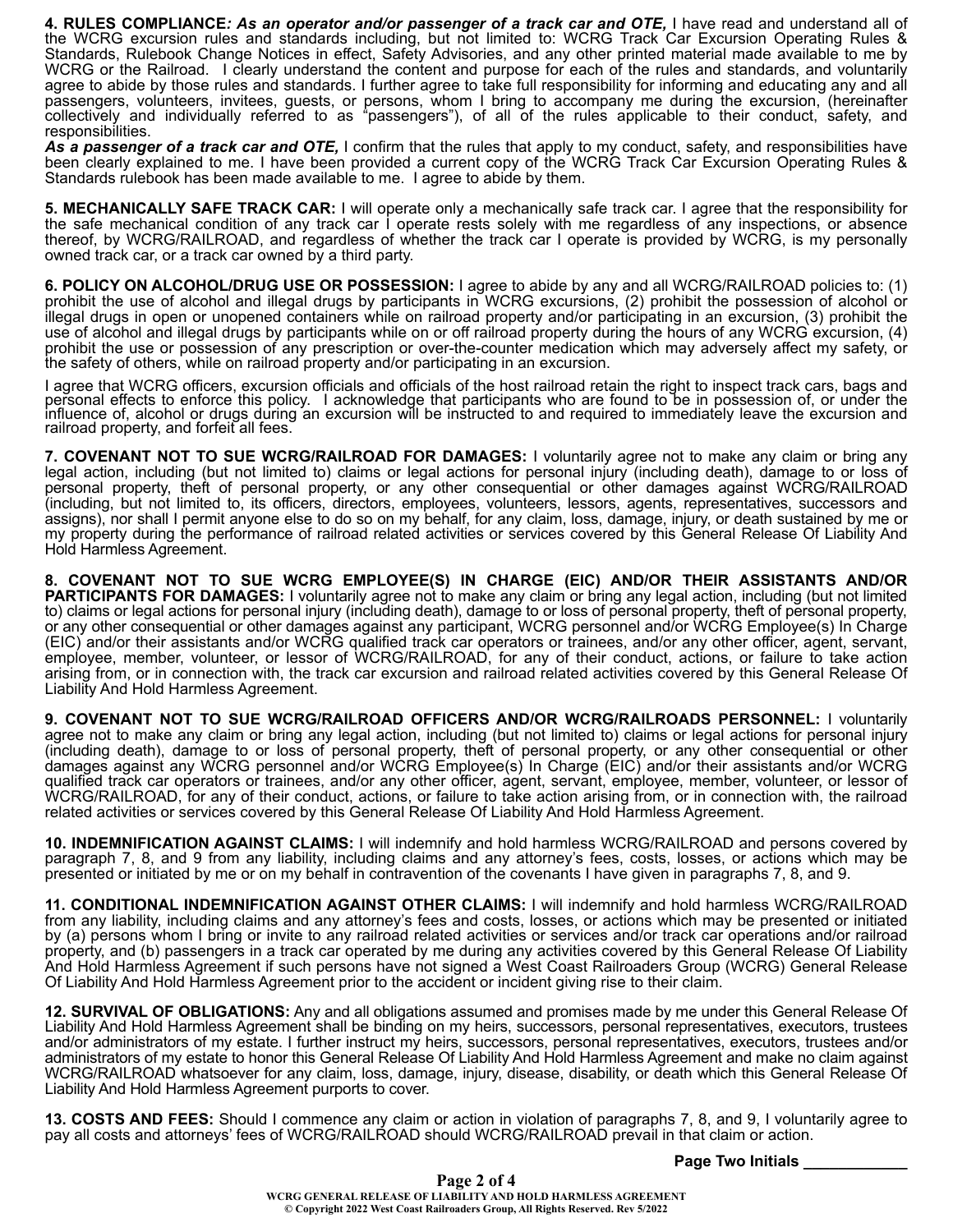**14. WAIVER OF JURY TRIAL:** Any disputes arising from the excursions covered by this General Release Of Liability And Hold Harmless Agreement shall be decided by a trial court in the jurisdiction where the excursion occurred. In agreeing to a court trial, I freely and voluntarily waive any rights to jury trial that I might possess under state or federal law.

**15. SEVERABILITY OF INVALID PROVISIONS:** If any provision, or application thereof, in this General Release And Hold Harmless Agreement is held invalid, that shall not affect any other provisions or applications of this General Release And Hold Harmless Agreement which can be given effect without those held invalid.

**16. VALIDITY OF WAIVER:** If I institute any suit or action or make any claim for any loss or damages to my person or property for causes covered by this General Release Of Liability And Hold Harmless Agreement, the releases, waivers and promises I have given in this General Release Of Liability And Hold Harmless Agreement shall be enforceable against me. I understand that, by executing this General Release Of Liability And Hold Harmless Agreement, I am voluntarily and knowingly giving up my legal rights to seek compensation or redress that I otherwise would possess.

17. PROPERTY DAMAGE: I release WCRG/RAILROAD (including, but not limited to, its officers, directors, employees,<br>volunteers, lessors, agents, representatives, successors and assigns) from any liability for any property dam losses incurred by myself, or my passengers. I further agree that I am responsible for any damages I cause including, but not limited to, railroad property, track and structures, buildings, rolling stock, locomotives, other participant's track cars, etc. I further agree I will be liable for all costs associated with the repair or replacement of such damages, including all legal fees, as well as court costs associated with any recovery.

**18. FREE TO DISAGREE AND NOT SIGN:** I understand it is my right to refuse to agree and sign this General Release Of Liability And Hold Harmless Agreement. If I elect to refuse to agree and sign, I will not be permitted to enter the premisses/ property/railroad or participate in any excursion activities. If I have already entered the premisses/property/railroad, I must immediately leave the premisses/property/railroad.

**19. LEGAL ADVICE:** I understand it is my right to seek professional legal advice prior to agreeing to and/or signing this document.

#### **READ THE ABOVE CAREFULLY BEFORE SIGNING. YOU WILL BE BOUND BY THE TERMS OF THIS GENERAL RELEASE OF LIABILITY AND HOLD HARMLESS AGREEMENT IF YOU SIGN WITHOUT READING.**

**Initial \_\_\_\_\_\_\_\_\_\_\_\_\_**

**I warrant that I have read and understand this entire General Release Of Liability And Hold Harmless Agreement. I further warrant that its terms are contractual in nature and that in consideration of executing this General Release Of Liability And Hold Harmless Agreement, I agree that the terms of this General Release Of Liability And Hold Harmless Agreement shall bind myself, my spouse, children, relatives, heirs, agents, successors, executors, administrators, assigns, and/or legal representatives. I am 18 years of age or older and understand that I am assuming these risks for myself and for all minor children that are accompanying me, or participating in the excursion/event/ride-along, and/or riding in any track car or OTE as set forth above.**

**ADDITIONALLY, I HAVE SIGNED MY INITIALS AT ALL SIX INITIALIZATION SPACES INDICATED IN THIS DOCUMENT.**

**IN WITNESS THEREOF**, **the undersigned has executed this General Release Of Liability And Hold Harmless Agreement this \_\_\_\_\_\_\_\_\_\_ day of \_\_\_\_\_\_\_\_\_\_\_\_\_\_\_\_\_\_\_\_\_\_\_\_, 20\_\_\_\_\_\_\_.**

**Signature \_\_\_\_\_\_\_\_\_\_\_\_\_\_\_\_\_\_\_\_\_\_\_\_\_\_\_\_\_\_\_\_\_\_\_\_\_\_\_\_\_\_\_\_\_\_\_\_\_\_\_\_\_\_\_\_\_\_\_\_\_\_\_\_** 

**Printed Name** 

**For Minor Child(ren) under 18 years of age, a Parent or Legal Guardian assuming full responsibility for the Minor(s) must also sign:**

**NOTICE**: No one under the age of 18 will be allowed to participate, unless authorized by WCRG Employee In Charge (EIC) or WCRG officer.

**My signature certifies I am the parent or legal guardian of all minors named below accompanying me for the entire duration of the excursion/event/ride-along. I will be responsible for their conduct and safety at all times.**

| Signature of Parent/Legal Guardian: Signature of Parent/Legal Guardian:                                                                                                                           | Date: |                     |  |
|---------------------------------------------------------------------------------------------------------------------------------------------------------------------------------------------------|-------|---------------------|--|
| Printed Name of Parent/Legal Guardian: Name of Parent/Legal Guardian:                                                                                                                             |       |                     |  |
| Printed Name(s) of Minor(s):                                                                                                                                                                      |       | Age                 |  |
|                                                                                                                                                                                                   |       |                     |  |
|                                                                                                                                                                                                   |       |                     |  |
| <b>Check one:</b><br>I am the primary operator of a motorcar.<br>$\Box$<br>I am the secondary operator of a motorcar, primary operator is:<br>I am not operating a motorcar, I am a passenger of: |       |                     |  |
|                                                                                                                                                                                                   |       | Page Three Initials |  |